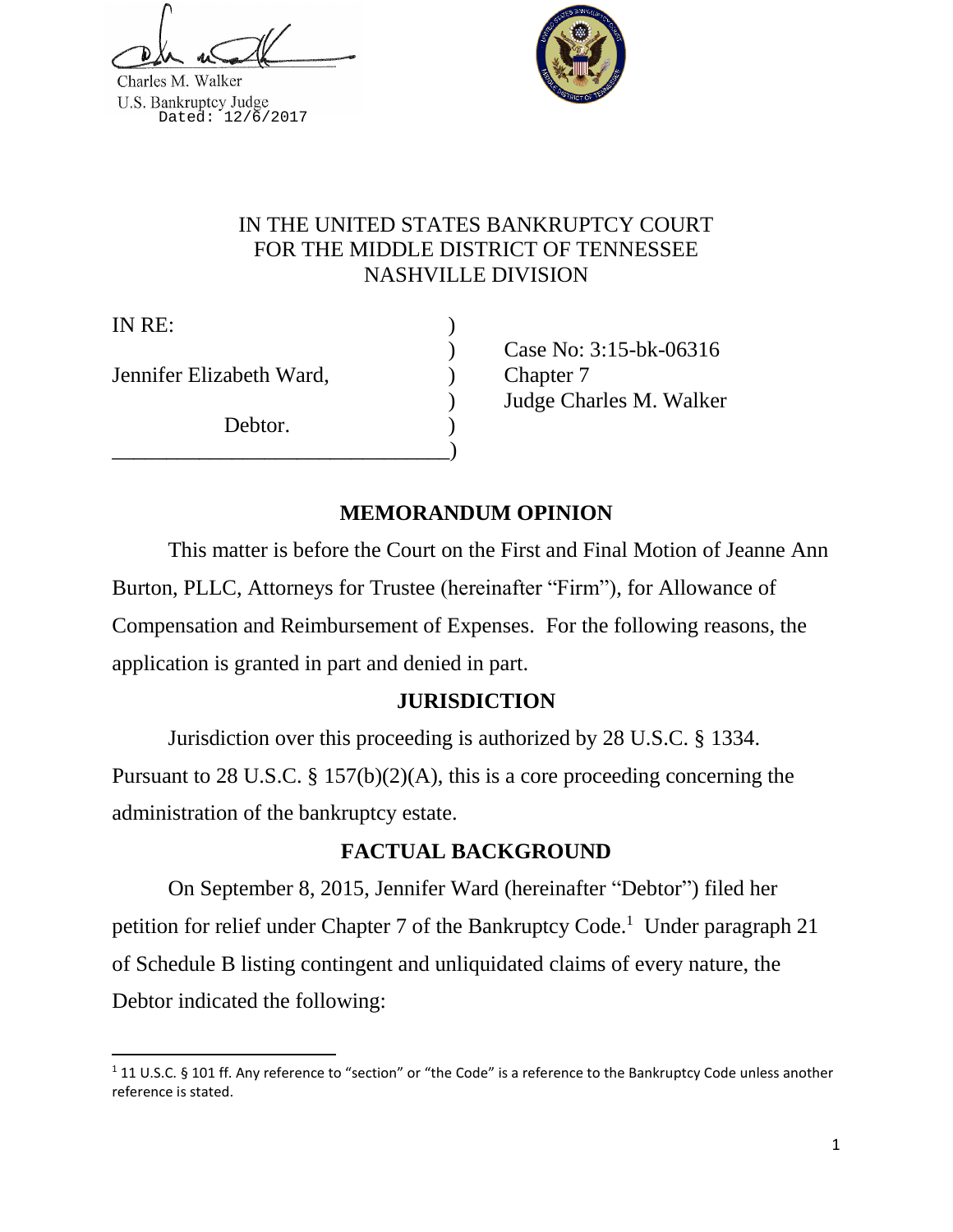# LAWSUIT FILED AGAINST THE CITY OF SPRINGFIELD FOR UNLAWFUL ARREST, MALICIOUS HARASSMENT, DEFAMATION[.] SHE IS REPRESENTED BY PHIL DAVIDSON IN BRENTWOOD, TN.

ECF 1.

 $\overline{\phantom{a}}$ 

The first meeting of creditors was scheduled for October 5, 2015, and Jeanne Burton was appointed Chapter 7 Trustee (hereinafter "Trustee"). On January 13, 2016, the Trustee filed her Application to Employ Phillip Davidson as special counsel (hereinafter "SC") to represent the estate in the lawsuit referenced above (hereinafter "Lawsuit"). The Trustee also filed an Application to Employ the Firm to represent the Trustee. Orders were entered granting both applications on February 10, 2016.

The Lawsuit was settled as evidenced by the Trustee's Motion for Compromise and Settlement which was granted on July 12, 2016. When applying for compensation for SC, however, the Trustee found it necessary to amend her request. The Court, upon review of the amended application, entered a "virtual order"<sup>2</sup> explaining that the Court required further information and documentation to evidence the fee arrangement justifying the fees requested. At the hearing, the documentation was produced and the Court granted the application.

The Trustee then moved for approval of compensation of the Firm as attorneys for the Trustee in the amount of \$1,214.00 and expenses in the amount of \$337.74. (ECF 51). Again, the Court, after reviewing the application, had concerns about the fees and expenses requested. These concerns, however, could not be addressed with additional documentation. These concerns were in the nature of issues previously addressed by this Court several times over the past

<sup>&</sup>lt;sup>2</sup> In the Middle District of Tennessee, bankruptcy judges often make docket entries stating issues, concerns, and resulting rulings regarding documents filed with the Court. These docket entries are referred to as virtual orders as there is no corresponding document attached to the ruling.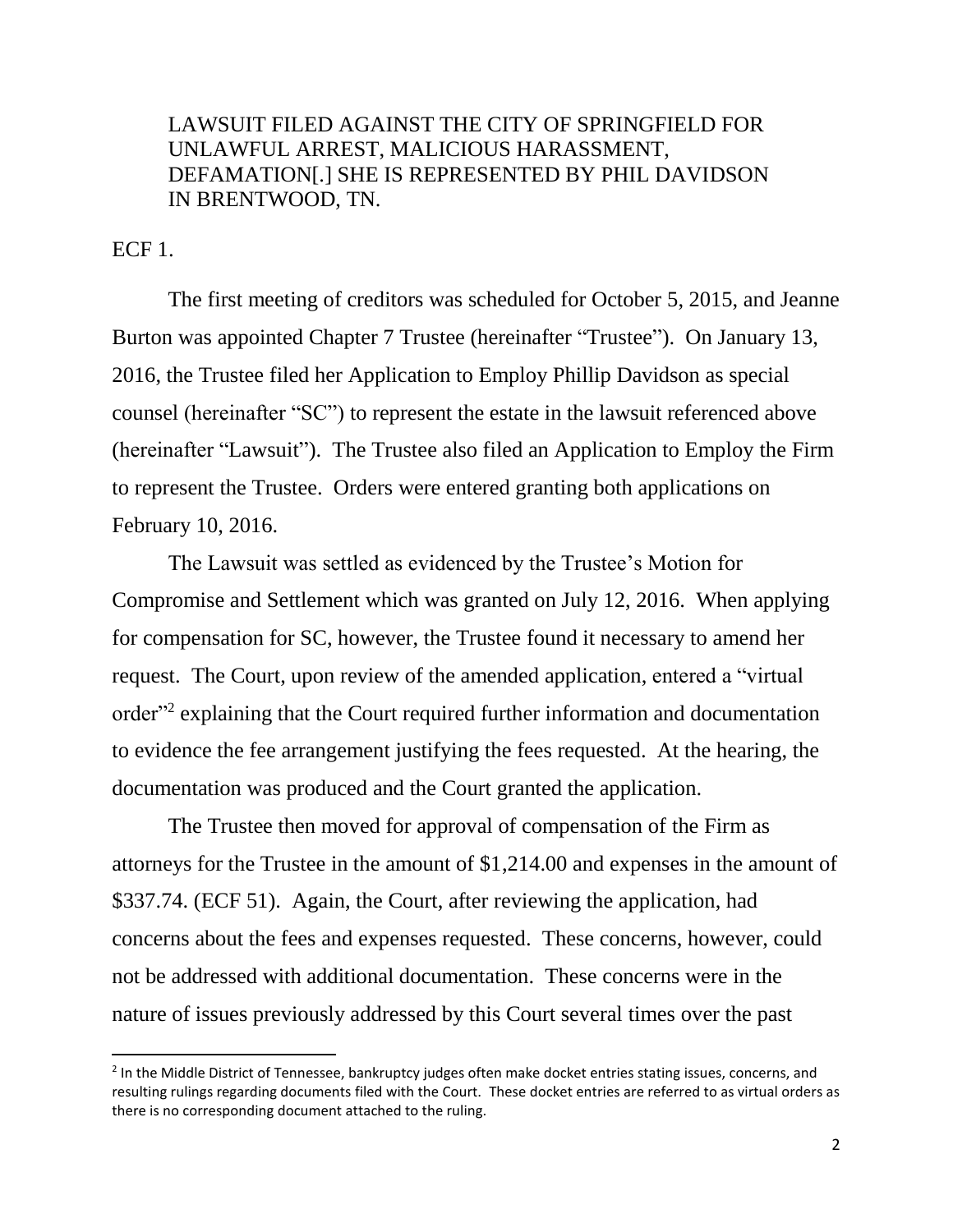year.<sup>3</sup> In fact, the Court has addressed these issues at the employment application stage of several cases in the district.

The Court's review of the fee application revealed the following issues:

1) Fees charged to the estate by paralegal staff and attorneys for services associated with the employment of professionals;

2) Fees charged for clerical work;

3) Fees charged to the estate for services associated with requests to compensate professionals; and

4) Fees charged to the estate for review and supervision of special counsel.

# **TRUSTEE COMPENSATION VS. ATTORNEY COMPENSATION**

The statutory duties of a Chapter 7 trustee are enumerated in § 704, and include such things as collecting and reducing to money the property of the estate, and investigating the financial affairs of the debtor. 11 U.S.C. § 704.

Additional or associative duties of the trustee have been clarified by courts far and wide, and include preparing applications for employment of professionals, and acting as liaison with special counsel. *In re Peterson*, 566 B.R. 179, 190 (Bankr. M.D. Tenn. 2017), citing *In re Stevens*, 407 B.R. 303, 307 (Bankr. N.D. Ill. 2009), *In re McKenna*, 93 B.R. 238, 241 (Bankr. E.D. Cal. 1988).

The statutory and associative duties assigned to the trustee are contemplated in the compensation scheme set forth in  $\S 330(a)$  and  $\S 326$ . These responsibilities cannot be delegated to other professionals and, therefore compensated separately. *Peterson*, 566 B.R. at 190 (citations omitted).

l

<sup>3</sup> *See In re Peterson*, 566 B.R. 179 (Bankr. M.D. Tenn. 2017), *In re Shinneman Fitness, LLC*, No. 15-06065-CW3-7, (Bankr. M.D. Tenn. Apr. 20, 2017) (ECF 82).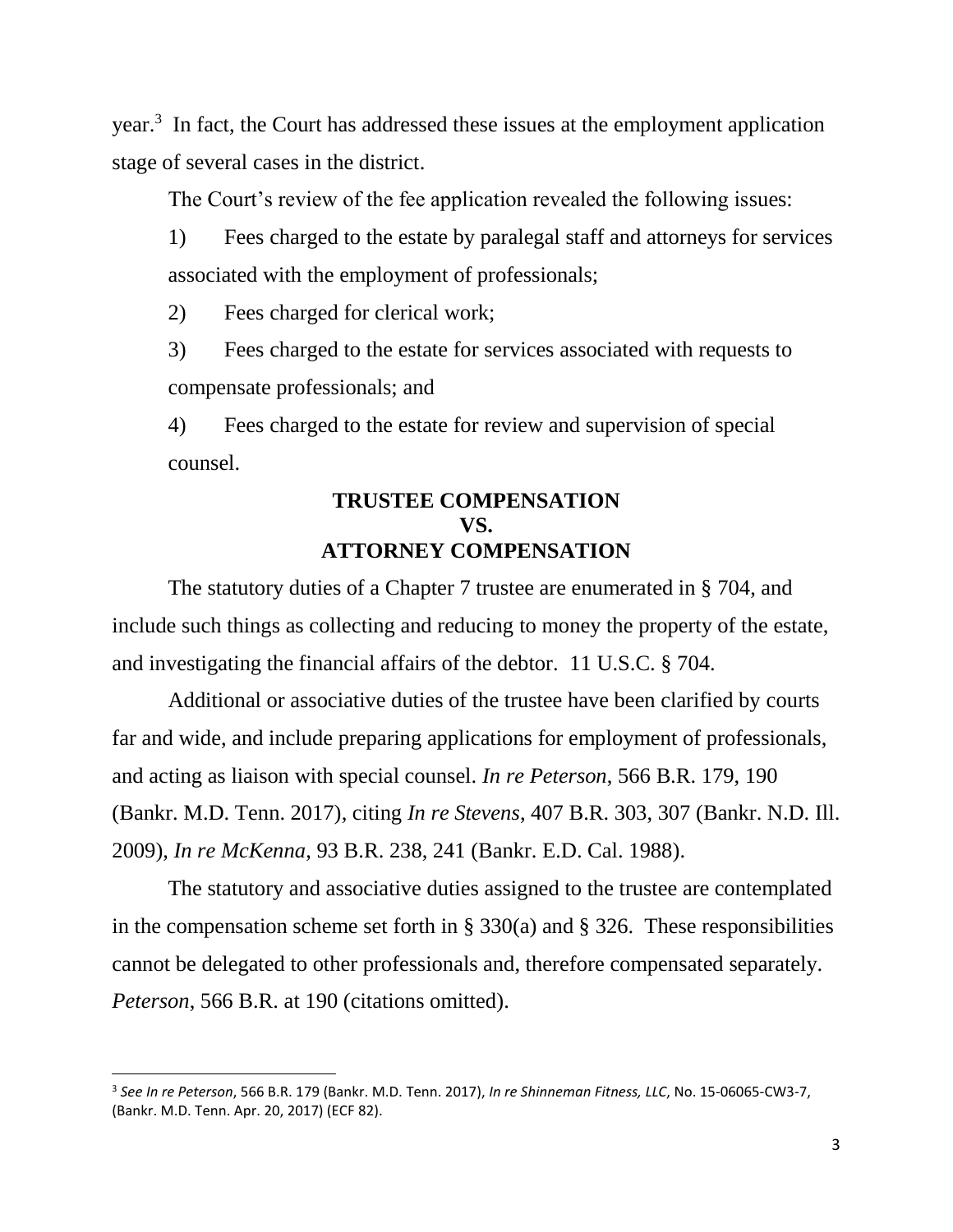Compensation for counsel employed as a professional of the estate is judged solely on the criteria set forth in § 330, while fees sought by a trustee's law firm must meet that same standard, plus that of § 328(b). The more stringent standard is necessary to prevent crossover of services and maintain the integrity of charges to the estate.

#### **DISCUSSION**

The Trustee's itemization to support her fee application for the Firm raises several concerns. The first, and most obvious, is that the itemization contains services performed by the Trustee and by the Firm. Services performed by entities seeking separate compensation should be provided on separate itemizations. In the instance where a trustee has employed his or her own firm, the fees charged to the estate are subject to heightened scrutiny (*see Peterson*, 566 B.R. at 191). In order to meet the elevated standards required to establish that these fees are reasonable and necessary, a trustee's firm must exercise strict measures. At the very least, those measures would include keeping separate records and submitting clear, concise, separate, and distinct documentation to justify the fees, and to assure the Court that the Firm is not billing for crossover services, and the Trustee is carefully administering the estate in the most cost effective manner possible.

Second, the application contains the Individual Estate Property Record and Report filed in Asset Cases by the Trustee. That report lists the Trustee's notations and activities regarding administration of the estate. The report contains all of the services listed on the itemization as having been performed by the Firm, but stated on this report as having been performed by the Trustee. (ECF 51). Again, concise, accurate, and separate documentation is necessary to justify the fees requested by a trustee's firm, and to assure the Court of the clear and distinct line between the Trustee and the Firm.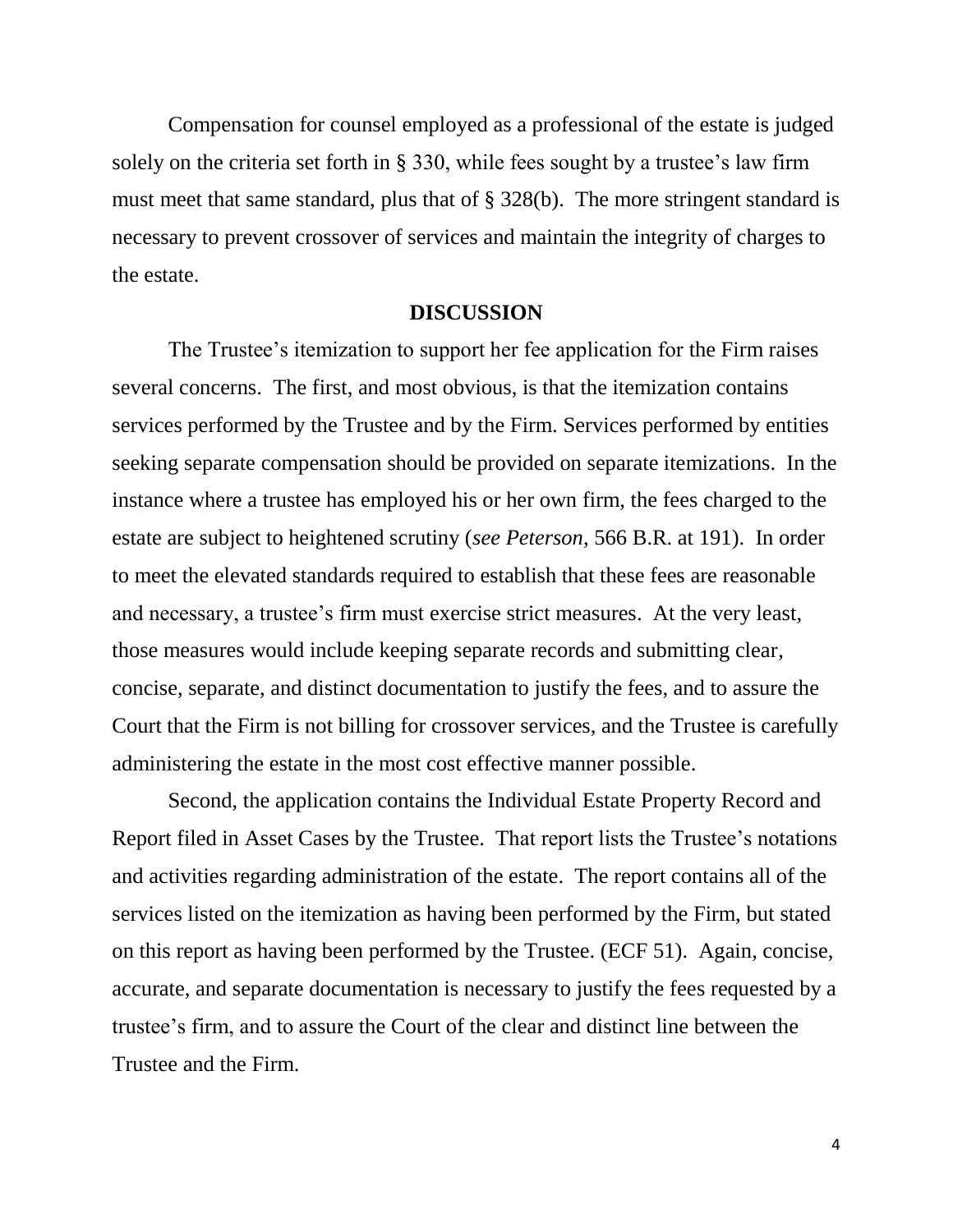Third, the application contains requests for compensation for services that are statutory and associative duties of the Trustee. These services cannot be delegated to other professionals, absent substantial support of necessity. No such support has been proffered, and the facts of the case do not support such a delegation of duties. For example, employing professionals is the responsibility of the Chapter 7 trustee. Although there may be instances wherein an application to employ a professional is contested, resulting in a hearing or additional briefing, simply applying to the Court to employ a professional by uploading a form motion, notice and order pursuant to our Local Bankruptcy Rule 9013-1 does not justify legal fees. Employing professionals to assist the trustee is a duty contemplated by the fee structure in § 330(a) and § 326.

Fourth, the itemization contains numerous charges for clerical services performed by paraprofessional staff. Filing a motion and serving a motion require no legal expertise. Clerical services are not compensable as legal or paralegal services.

Finally, it is clear that the Trustee only hired the Firm to employ and supervise SC. The Trustee's application to employ SC stated the need for this specific SC's expertise. To then hire her own Firm to act as a liaison between the Trustee and SC, and to supervise SC's efforts, is in no way an efficient use of estate resources. In fact, it is a duplication of services. SC was hired to represent the estate as to legal action in state court. To have the Firm review those efforts on behalf of the Trustee is senseless and a waste of estate funds.

The Court has, and will, continue to give the panel trustees a great deal of deference with respect to their business judgment, however, the trustee must be able to articulate with specificity the benefit to the estate.

In essence, the Court is only requiring the panel trustees to do what happens in the legal world outside of bankruptcy—to

5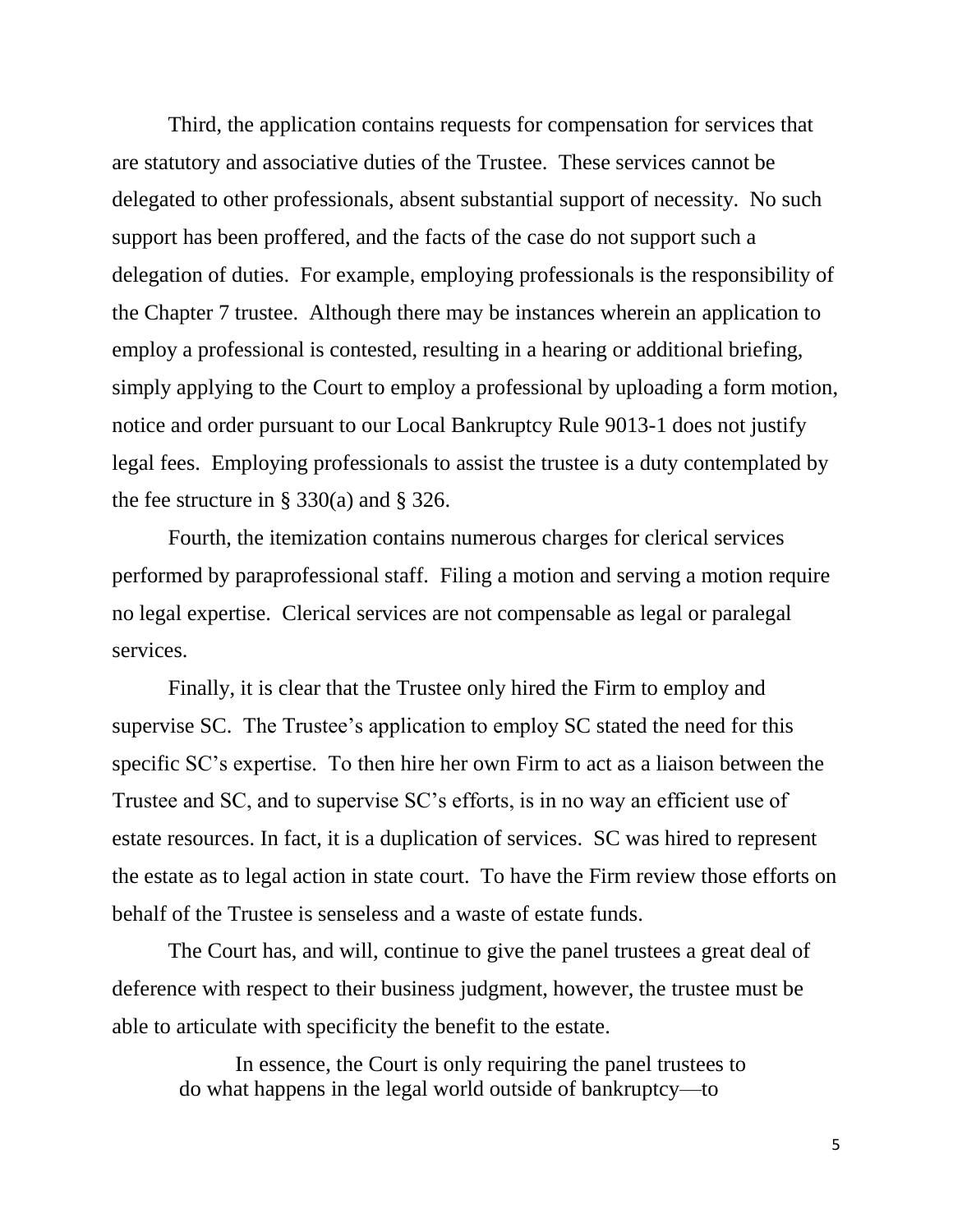justify to their clients that the fees being requested actually met the expectations that the client had when the attorney was engaged. Again, the duty that is owed by the trustee is to the estate and the "clients" in this context include the unsecured creditors who are the intended beneficiaries of the estate and the principal reason that the estate is being administered. When the trustee's duty is muddied by the fact that the trustee has a monetary interest in the fees being requested, there will be stricter scrutiny on the application for fees.

*Peterson*, 566 B.R. at 200.

Here, the Trustee hired an attorney (Firm) to supervise an attorney (SC). The extra layer of representation provided by the Firm was unnecessary, therefore, not compensable.

## **CONCLUSION**

It is common in this district, for a debtor to list a prepetition state or federal claim in the schedules wherein the debtor has previously engaged counsel. With rare exception, the trustee – or the debtor in a Chapter 13 case – will then file a motion to employ that previously engaged counsel as special counsel to represent the estate in the case.

Common also to this district is a request by the Chapter 7 trustee to employ his/her own firm to represent the trustee in cases with assets to be liquidated for the benefit of creditors. However, common practice does not mean proper practice, or even appropriate practice. Although there are instances where a trustee's firm may have certain expertise that would be valuable to the estate and, therefore, cost effective to employ that firm, the rarity of those instances does not support the frequency with which these requests come before the Court.

The facts of this case are common, if not typical. Nothing before the Court justifies the fees requested by the Firm. Therefore, for the reasons stated above, the application is granted in part and denied in part. A separate order will be entered.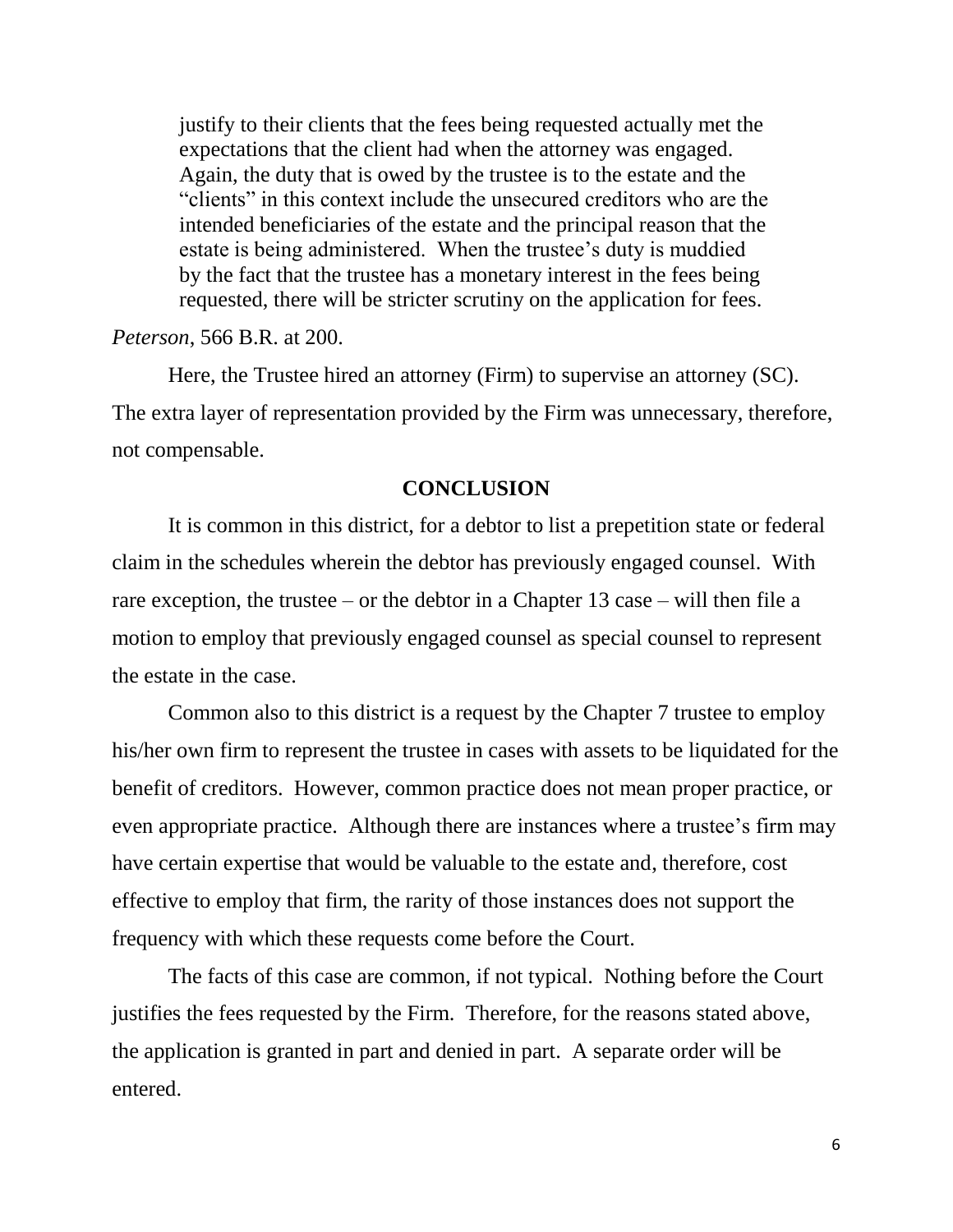#### UNITED STATES BANKRUPTCY COURT MIDDLE DISTRICT OF TENNESSEE NASHVILLE DIVISION

| In Re:                   | Chapter 7               |
|--------------------------|-------------------------|
|                          | Case No: 3:15-bk-06316  |
| Jennifer Elizabeth Ward, | Judge Charles M. Walker |
|                          |                         |
| Debtor.                  |                         |
|                          |                         |

## **Findings of Fact and Conclusions of Law and Order Granting in Part and Denying in Part Application for Compensation and Reimbursement of Expenses to Jeanne Ann Burton, PLLC, Attorneys for the Chapter 7 Trustee**

| <b>Total Fees Requested:</b> | \$1,214.00 | <b>Total Costs Requested:</b> | \$337.74 |
|------------------------------|------------|-------------------------------|----------|
| Fees Disallowed:             | \$1,089.00 | Costs Disallowed:             | \$245.02 |
| Total Fees Allowed:          | \$ 125.00  | Total Costs Allowed:          | \$92.72  |

| <b>Total Costs Requested:</b> | \$337.74 |
|-------------------------------|----------|
| Costs Disallowed:             | \$245.02 |
| <b>Total Costs Allowed:</b>   | \$92.72  |

## **Total Fees and Costs Allowed: \$ 217.72**

## THE COURT HAS IDENTIFIED THE NOTED TIME AND EXPENSE ENTRIES THAT HAVE BEEN DISALLOWED IN WHOLE OR IN PART

## **(1) Reimbursement Limited to Actual, Necessary Expenses**

The Court denies the allowance of reimbursement for expenses that were not actually and necessarily incurred by the applicant. *See* 11 U.S.C. §§ 330(a)(1)(B) & 331. The expenses requested are all associated with Trustee services and are, therefore, compensable as such.

#### **All Expenses sought from 1/13/16 to 10/13/17 \$ 337.74**

## **(2) Duplication of Services**

The Court denies the allowance of compensation for services that duplicate those of another professional or paraprofessional. *See* 11 U.S.C. § 330(a)(4)(A)(I). *In re Pettibone*, 74 B.R. 293, 307 (Bankr. N.D. Ill. 1987) ("A debtor's estate should not bear the burden of duplication of services. If found in the record, such duplication shall be disallowed by the court as unnecessary."):

## **8/18/17 review and sign state court order for dismissal of lawsuit \$ 35.00 8/18/17 review proposed release; make notations re objection of**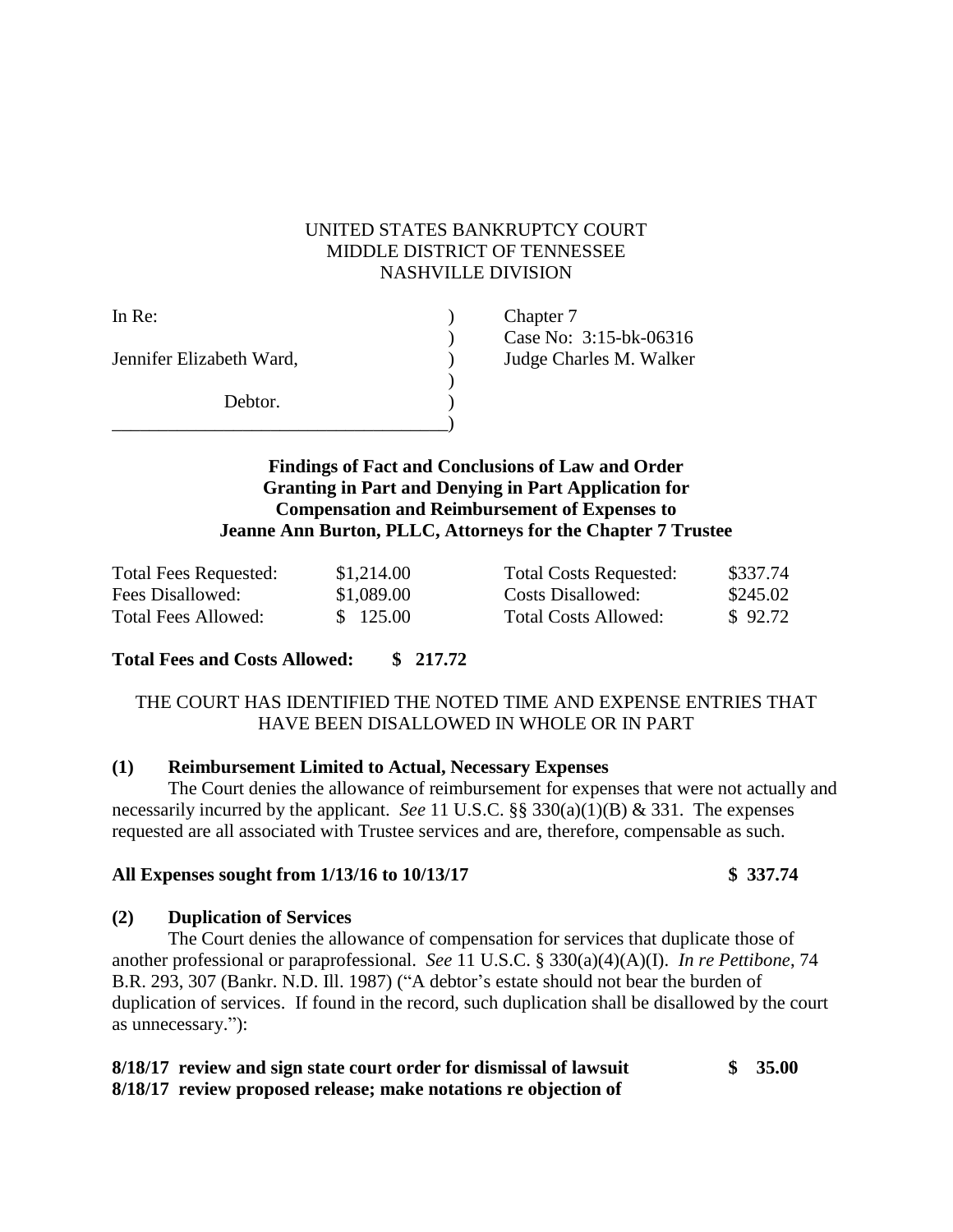| Trustee to signing release containing provisions for indemnity,   |     |          |
|-------------------------------------------------------------------|-----|----------|
| verification of certain facts, payment and future cooperation and |     |          |
| fact the release was not a mutual release; e-mail to P. Davidson  |     |          |
| for discussion.                                                   |     | \$105.00 |
| 8/18/17 exchange e-mails with P. Davidson and K. Telfeyan,        |     |          |
| defendants' counsel re proposed changes to the Release;           |     |          |
| review two revised releases and e-mail re approval                | SS. | 70.00    |
| 8/25/17 review the letter and attached agreed order sent to the   |     |          |
| state court clerk for dismissal of the lawsuit                    |     | 35 M     |

#### **(3) Trustee Work Cannot Be Compensated as Professional Services**

"The Trustee cannot effectively expand the maximum limits of  $\S 326(a)$  by hiring other people to perform his duties for him, whether they are paralegals, attorneys, accountants or other professional persons, and utilize the potentially unlimited scope of § 330 as a basis for award of reasonable compensation." *Boldt v. United States Trustee (In re Jenkins),* 130 F.3d 1335, 1341 (9th Cir. 1997) (quoting *In re Prairie Cent. Ry. Co.,* 87 B.R. 952, 959 (Bankr. N.D. Ill. 1988):

#### **All services performed in association with the employment and compensation of professionals \$ 650.50**

#### **(4) Clerical Work Not Compensable**

The Court disallows the compensation of clerical or stenographic employees of the professional for the performance of routine clerical or administrative activities in the normal course of the professional's business, such as photocopying, secretarial work, or routine filing. Such activities are considered overhead of the professional and are built into the professional's hourly billing rates. *See In re Chellino*, 209 B.R. 106, 114 (Bankr. C.D. Ill. 1996) (Paralegal, but not "clerk" services entitled to compensation at an hourly rate; clerk activities are overhead of the professional); *Souza v. Miguel*, 32 F.3d 1370, 1375 (9th Cir. 1994) (Trustee not entitled to reimbursement or compensation of overhead expenses such as secretarial, stenographic, clerical, and routine messenger services).

#### **All services for filing and serving motions, orders or correspondence<sup>1</sup> \$ 89.00**

#### **(5) No Benefit to the Estate**

 $\overline{a}$ 

The Court denies requests for fees relating to services that do not benefit the estate or that are not necessary to the administration of the case. 11 U.S.C. § 330(a)(4)(A). Review of an order that was signed by the Court, when that order was drafted by the attorney, brings no benefit to the estate. $2$ 

 $1$  Note: compensation for some services disallowed under other sections of this order contain lumped clerical services (i.e. Prep of motion to pay Accountant; file and serve). These requested fees were denied under the other applicable section.

<sup>&</sup>lt;sup>2</sup> Although these services are subject to denial as trustee services not compensable to professional, the Court denies them under this section in order to emphasize the additional grounds for denial.